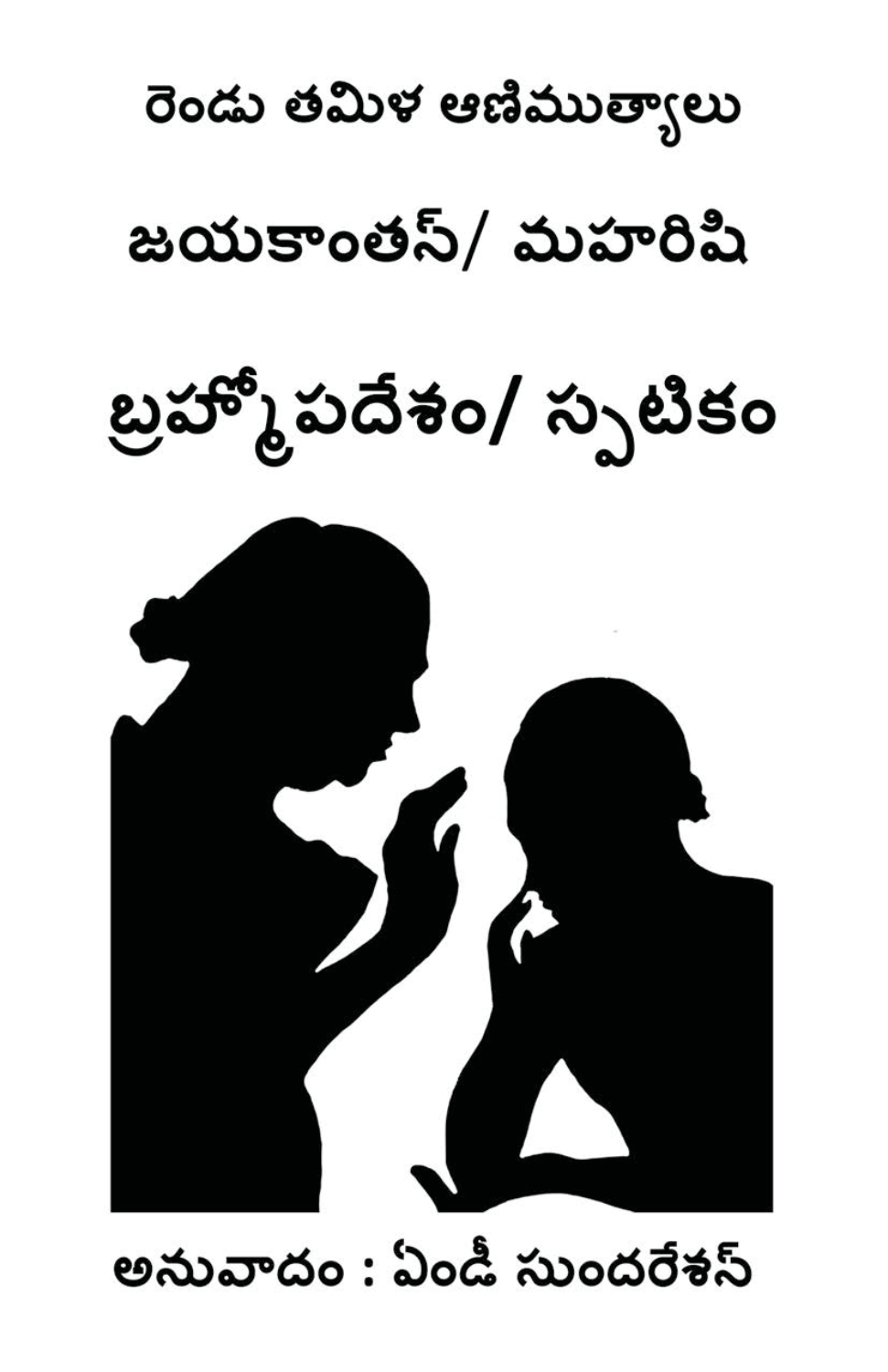బ్రహ్మోపదేశం

శంకర శర్మ అని అంటే చెన్నపట్లంలో సామాన్యంగా చాలామందికి తెలియదు; మధ్యతర కుటుంబాలకీ అతసెవరో తెలియకపోవచ్చు. కాని సామాన్య ప్రజలకి పరిచయమైన మంత్రులు, న్యాయాధిపతులు, వర్తకులు, గుంపులు గుంపులుగా జనులు అభిమానించే సినిమా తారల్లాంటి ఉన్నత వర్గంలోని ప్రముఖలకి అతని గురించి బాగా తెలుసు.

కొందరికి అతని పేరు వినగాసే అతని ఆకారం గుర్తుకు రాకపోయినా, ఇటీవల రాష్ట్ర గవర్నరు పాల్గొన్న విందులో వడ్డించిన - శర్మగారు కొత్తగా సృష్టించిన -ప్రత్యేక భోజన పదార్గం 'టోమేటో పాదుషా' - గుర్తుకి వస్తుంది; పెంటసే నాలికలో నీరు కారుతుంది.

అవును. దానికి పేరు టోమేటో పాదుషా. అది స్వచ్చంగా, ఎఱ్ఱగా, చూడడానికి అసలు నిండు సీమ తక్కాళిలాగే కనిపిస్తుంది. అందులో నెయ్యిలో పేయించిన బాదాం, జీరకం, పంచదార, కుంకుమ పువ్వు, మరి కొన్నివస్తువులు నింపబడి ఉంటాయి. ఆ పదార్ధాల వివరాలు, ఆ భక్షణం చేసే విధం అతను చెప్తేసే బోధపడుతుంది. ఆ తరువాత ప్రతీ ఇంటి విందులోనూ అది తప్పకుండా సేవించడం అలవాటైవోతుంది. దాని ప్రసిద్ధి వ్యాపించుతున్న అదే సమయంలో శర్మ ఇంకొక స్వీట్ లేక కారం పరిచయం చేస్తారు; త్వరలో దానిగురించి అందరూ గొప్పగా చెప్పుకుంటారు. ఆ విధంగా ఉన్నత వర్గ ప్రజల మధ్య శంకర శర్మ పేరు మోసిన వంటగాడుగా మెలుగుతున్నారు. అందువలన అతను సంపాదించే దినభత్యమూ ఎక్కుపే; తన సహకారులకు అతను ఇచ్చే జీతమూ ఎక్కుపే. కాని అతను పని చేసే రోజులు తక్కువ. అందుకు కారణం అతనితో వ్యాపారం కోరేవారు స్వల్పమైనవారని మాత్రంకాదు. వాడుకైన ఉపయోక్తులతో అతనికి వొత్తులేదు. అతనొక అద్భుతమైన రసజ్ఞుడు.

శంకర శర్మ మన పురాతన పేదకాలంలో జీవించవలసిన బ్రాహ్మణోత్తములు. అతనికున్నశాస్త్రజ్ఞానం, బ్రహ్మజ్ఞాన మేధా విలాసం, ఈ కలియుగంలో ఆజ్ఞానమే ఏలుతున్న తమిళ దేశంలో, ఒక చిన్న పల్లెలోని అగ్రహారవాసులకి సరిపడలేదు.

 $\mathbf{1}$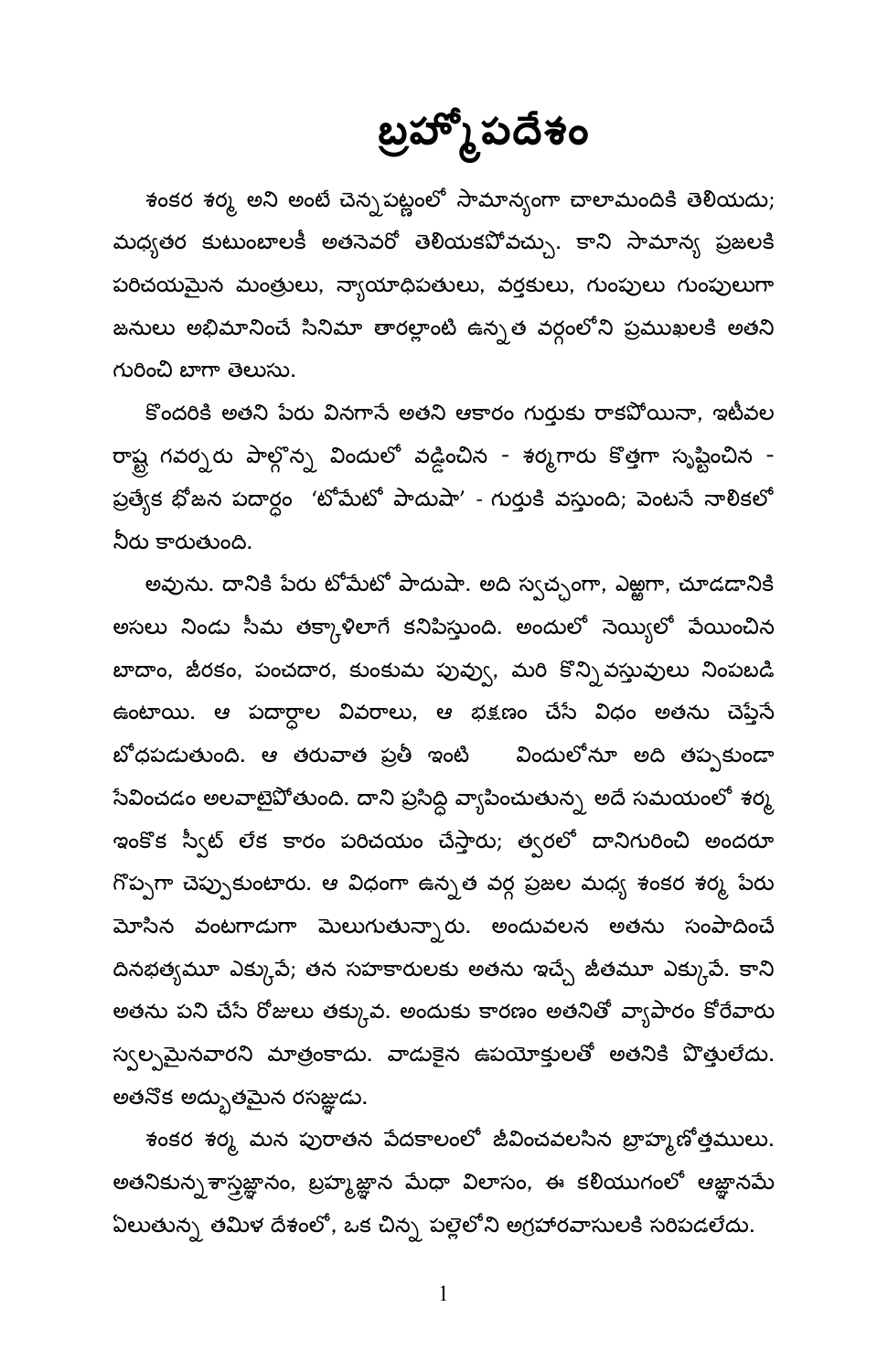సుమారు పదిహేడు సంవత్సరాలముందు తన భార్యని వోగొట్టుకున్న శర్మ భుజంలో తన రెండేళ్ళ కూతురు మైత్రేయిని ఎత్తుకొని, చెయిలో మడిసంచితో ದೆశాంతరం బయలుదేరారు.

లోకమంతా ఆవిపేకం, అజ్ఞానం, నాస్తికం, ఆధీనంలో చిక్కుకొని ఉందని గ్రహించి శర్మ గింజుకున్నారు. లోకం, ప్రజల ధోరణి చూసి అతని మనసులో ఆసూయ, గర్వం చోటుచేసుకున్నాయి.

'ఇది కలియుగం. అది ముగిసి ఇక అధర్మం రాబోతుంది. కాని దుర్మాత్ములైన బ్రాహ్మణులు ఈ పాపంకి వశమైతే ఈ కలియుగం నశించిపోవడం ఎలాగ సాధ్యం? ఈ మానవజాతి జ్ఞానంకి బాధ్యతగల బ్రాహ్మణుడు మూర్ఖుడైవోతే, అది ఎంత శోచనీయం! పే, ఛీ, బ్రాహ్మణుడుకి మూర్ఖుడవడానికి హక్కు లేదు! అసలు వీళ్ళం బ్రాహ్మణులు? పేరుకి మాత్రమే బ్రాహ్మణులు! నడవడిలో, ధోరణిలో, ఎవరిలోనూ రవంతైనా బ్రహ్మ తేజస్సు కనిపించదే?' అని వావోతూ <del>శ</del>ర్మ ఇతరులకంటే బ్రాహ్మణులపైసే ఎక్కువగా అసహ్యపడ్డారు, నిందించారు. కాని వాళ్ళమధ్యసే అతను జీవించవలసిన నిర్బంధం తప్పలేదు.

చెన్నపట్ణంలో. తిరువళ్ళిక్కేణి అసే పేటలో - గేదెలు, యెద్దులు, వాహనాలకి చొరవలేని ఒక యిరుకైన సందులో - అతను తన కూతురుతో బస చేస్తున్నారు. ఐతేనేం?

విధి, స్థితిగతులు అనుకూలంగా లేనప్పుడు, బలాత్కారంగా, జనులు కుళ్ళివోయిన ఒక సమాజం విభాగంలో జీవించడం సహజం. కాని కొందరు వ్యక్తులు తమ తెలివితో, చిత్తశుద్ధితో, తమకు తామే అలవరించుకున్న సంస్కారాలవలన తమ చుట్టూ ఆత్మప్రభతో ఒక దడి కట్టుకొని ఆ వ్యక్తికతని రక్షించుకోడమూ మనం చూస్తాం. ఇంకా చెప్పాలంటే అదే - అలాగ జీవించవలసిన ఒక నిర్బంధం, ఈ సమాజంకి, ఆ వ్యక్తులకి అవశ్వకమని మనం గ్రహించాలి. ఎందుకంటే ఒక మహా పురుషుడు తనచుట్టూ అమర్చుకున్న ఆ దడిలో తను వర్గిళ్లి, సాధించిన ఆ వ్యక్తికత అతని తరువాత సమాజంని ఏలుతుంది. సమాజంకి దూరంగా నిలబడి ఆ సమాజంని తీర్చిదిద్దేవారే మహనీయులు, జ్ఞానులు, పుధావులు.

 $\overline{2}$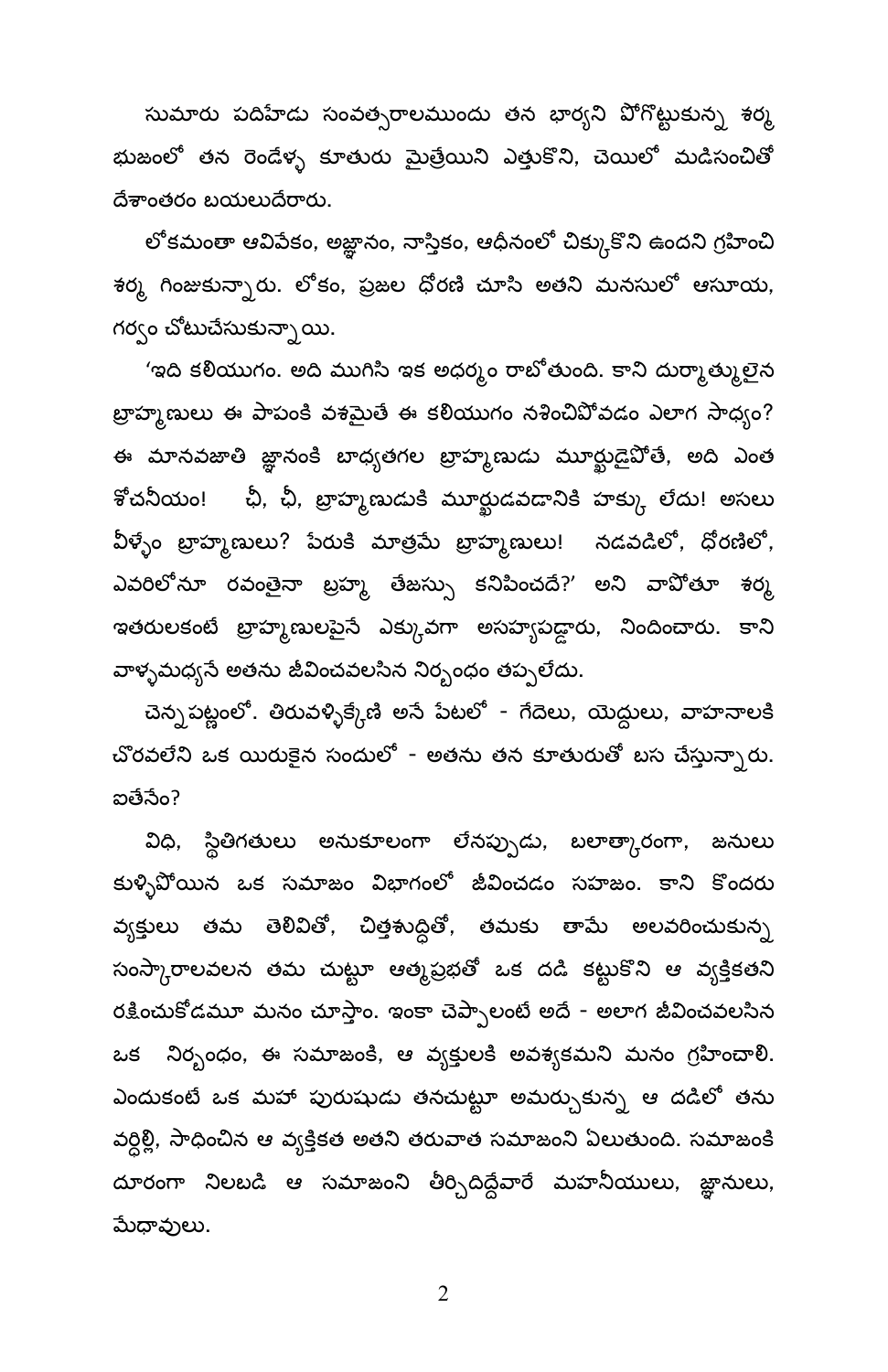ఆ నమ్మకం వలసే తనొక 'పవిత్రమైన బ్రాహ్మణుడు' అని గర్వపడినా, తను అభ్యసించిన శాస్తాలు, పేద జ్ఞానం తనలో అణచుకొని <del>శ</del>ర్మ 'నిండు కుండ తొణకదు' అసే సామెతకి తగిన విధంగా ఆ అశుద్ధాలమధ్యసే అగ్నిలాగ శర్మ జీవించారు.

చెన్నైలో అతనికి దొరికిన మొదటి, ఒంటరి మిత్రులు గుండురాయర్<sup>1</sup> దంపతులు. వాళ్ళ కఠిన పరిశ్రమ చూసిన తరువాత శర్మకి ఒక ఆలోచన తట్టింది. మౌలికంగా బ్రాహ్మణుడి మనుగడ జ్ఞానంపై ఆధారపడివుంటుంది. కాని, దానితోబాటు, ఏదైనా వృత్తి చెయ్యడం మంచిదని అతనికనిపించింది. పౌరోహిత్యం, పేద పారాయణం బదులు లౌకికంగా పనిచేసి జీవించాలని నిశ్చయించి అతను నాలుగు ఇనుము గరిటెలతో పంటవాడుగా సిద్ధమయ్యారు.

అయినప్పటికీ, అతను సకాలంలో సంధ్యావందనం చెయ్యడం, పిత్<mark>ఖ</mark>కర్మలు సెరపేర్చడం, ఆత్మశుద్ధితో ఆచారాలన్నీ రూడిగా పాటించడం - ఇవన్నీ అలవాటుగా చేస్తూ ట్రాహ్మణ కుల ధర్మంకి ప్రతినిధిగా మెలిగారు.

తన చుట్టూ జీవించే జంద్యం ధరించిన బ్రాహ్మణులందరూ బ్రాహ్మణ కులధర్మం ఉల్లంఘించి కలియుగంలో అంధకారంలో చిక్కకున్నారని అతను గూఢంగా నమ్మారు. తనదగ్గర పని చేసే సహకారులనుకూడా అతను బ్రాహ్మణులుగా అంగీకరించలేదు. వాళ్ళ అనాదార కార్యకలాపాలు, కోసిన జుత్తు అతను నిత్యమూ <u>నిందించుతుంటారు. ఈ కారణం వలసే ఊరులో అందరూ పొగడే తన వంటని శర్మ</u> ఇంతవరకూ రుచిచూడలేదు. ఎందుకంటే ఆ వంట అశుద్ధ బ్రాహ్మణుల చేతులతో చేసినది. అశుద్ధ బ్రాహ్మణులే దాన్ని భుజించనీ! ఇవన్నీ అతనికి చాలా <mark>పె</mark>ద్ద విషయాలు.

అతనికి కుడి చెయ్యిలాగున్న గుండురాయరు శర్మ ఇంటి వెనుకతట్టులో తన భార్య గంగాబాయితో చాలా రోజులుగా బస ఉన్నారు. గుండురాయరు చాలా కాలం ఒక హోటల్లో పనిచేసి ఇటీవల ఆ పని వదిలేసి శర్మతో కలిసి పని చేస్తున్నారు. గుండురాయరు శర్మకంటే పది సంవత్సరాలే పెద్ద, కాని జుత్తు బాగా సెరసిపోయి అతనిలో ముసలితనం కనిపిస్తోంది. అతను ఎది ముట్టుకున్నా సరే, శర్మ దాన్ని

 $^{\rm 1}$ తమిళనాడులో స్థిరపడిన కన్నడ, మాధ్వా బ్రాహ్మణుల పేరు.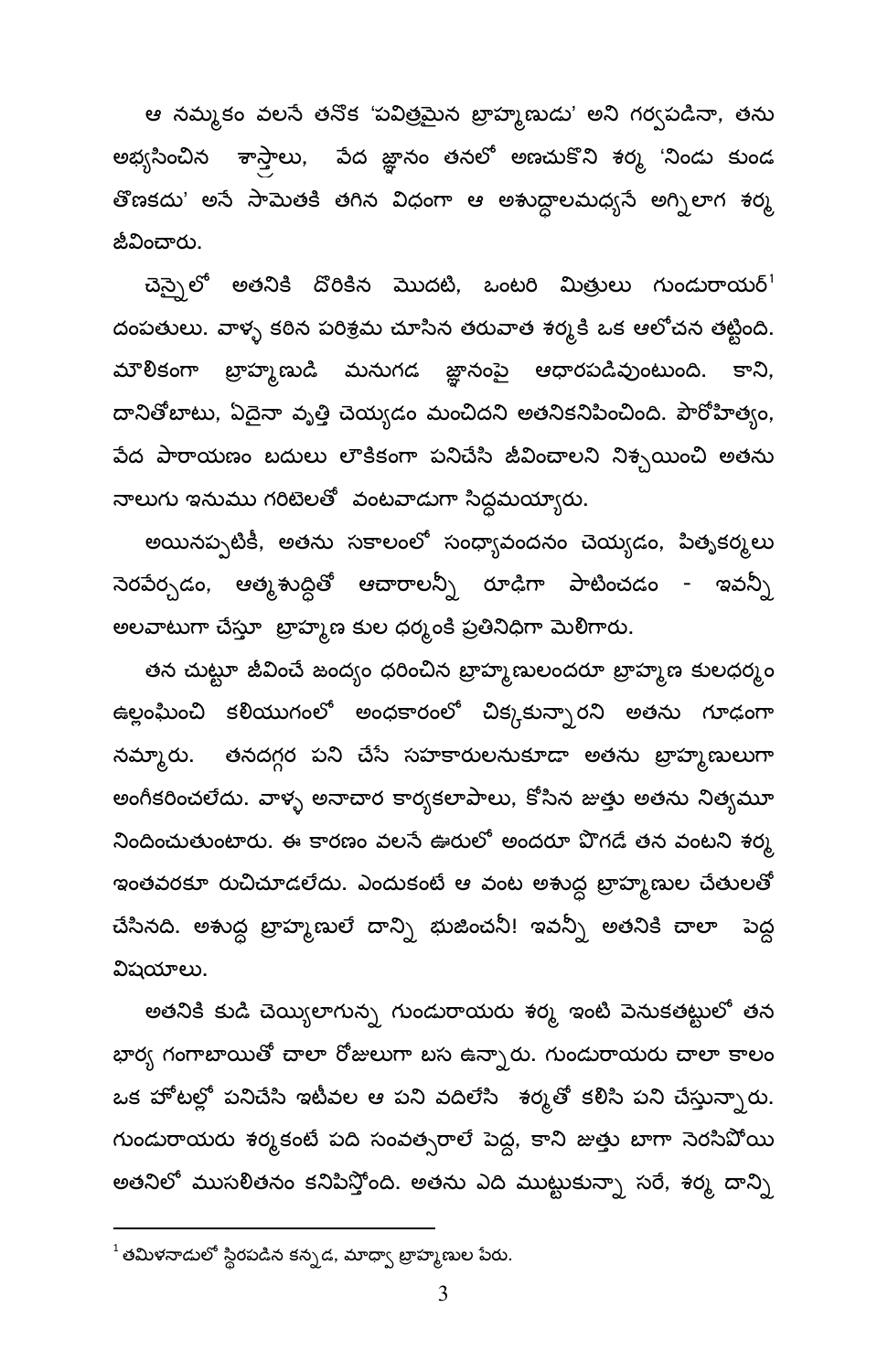## స్సటికం

సేను చేసినది సరియేనా?

నా ఆరాటం తగ్గటం లేదు. అంతే కాదు; ఈ విశు మొహం చూస్తూంటే అది ఇంకా ఎక్కువగా పెరుగుతోంది  $\dots$ 

మరి పెద్దలు ఊరకే అన్సారా - చోటు మారాటంగా ఔదార్యం చూపవద్దని? అనాలోచితంగా అందరినీ ఇంటిలోకి రమ్మని అనకూడదట! మరి సేసేం చేసాను? అది నా పొరబాటేనా? నా కలవరం, తడబాటు చూస్తూంటే . . .

నా ఒళ్ళంతా చల్లబడిపోతోంది . . .

ఈ ముసలిదానికి ఈ శిక్ష ఎక్కుపే  $\dots$ 

అవును, ఇది ఎక్కుపే!

ఇక సేను ఎవరిదగ్గర మొరపెట్టుకుంటాను? విసేవారు ఎవరున్నారు? సేను నాతో చెప్పుకోవలసిందే . . . లేకపోతే ఆ గర్భగ్రుహంలో ఎవరికీ తెలియని అంధకారంలో ఉన్నాడే , ఆ దేవుడి దగ్గర చెప్పుకోవాలి. . . అదే నయం.

మనుష్వలుని నమ్మలేం . . .కళ్ళున్నా చూడరు; చెవులున్నా వినరు. ఇక నోరున్సా మాట్లాడరు . . .ఆ నిర్ఘుణ పరభ్రమ్మం - పంచ భూతాలని తన వశం చేసుకున్నాడే - వాడిసే ట్రతిమాలాడా<mark>లి. అప్పుడే నా మనసు క</mark>ొంచెం  $\omega$  substand  $\Omega$  ...

వాడు వస్తాడా?

సేను ఈ ప్రశ్న అందరినీ అడగను, దేవుడిసే అడగాలి. వాడు తిరిగి వస్తాడు అని అనడానికి నాకు దైర్యం రావటం లేదు. నా మనస్సు మాటి మాటికి ' వాడు రాడు' అని వారిస్తూవుంది.

ఏం. ఎందుకు $?$ 

ఐదేళ్ళ విశు కళ్ళు మూసుకొని పడుకున్నాడు, కాని నిద్ర పోవటం లేదు. బయట కుండపోతగా వర్షం కురుస్తోంది. అది వింటూ హాయిగా ఆనందించే వయసు. జీవితంలోని లోతుపాతులు వాడికి తెలియవు. అప్పుడప్పుడు నన్ను ఏదయినా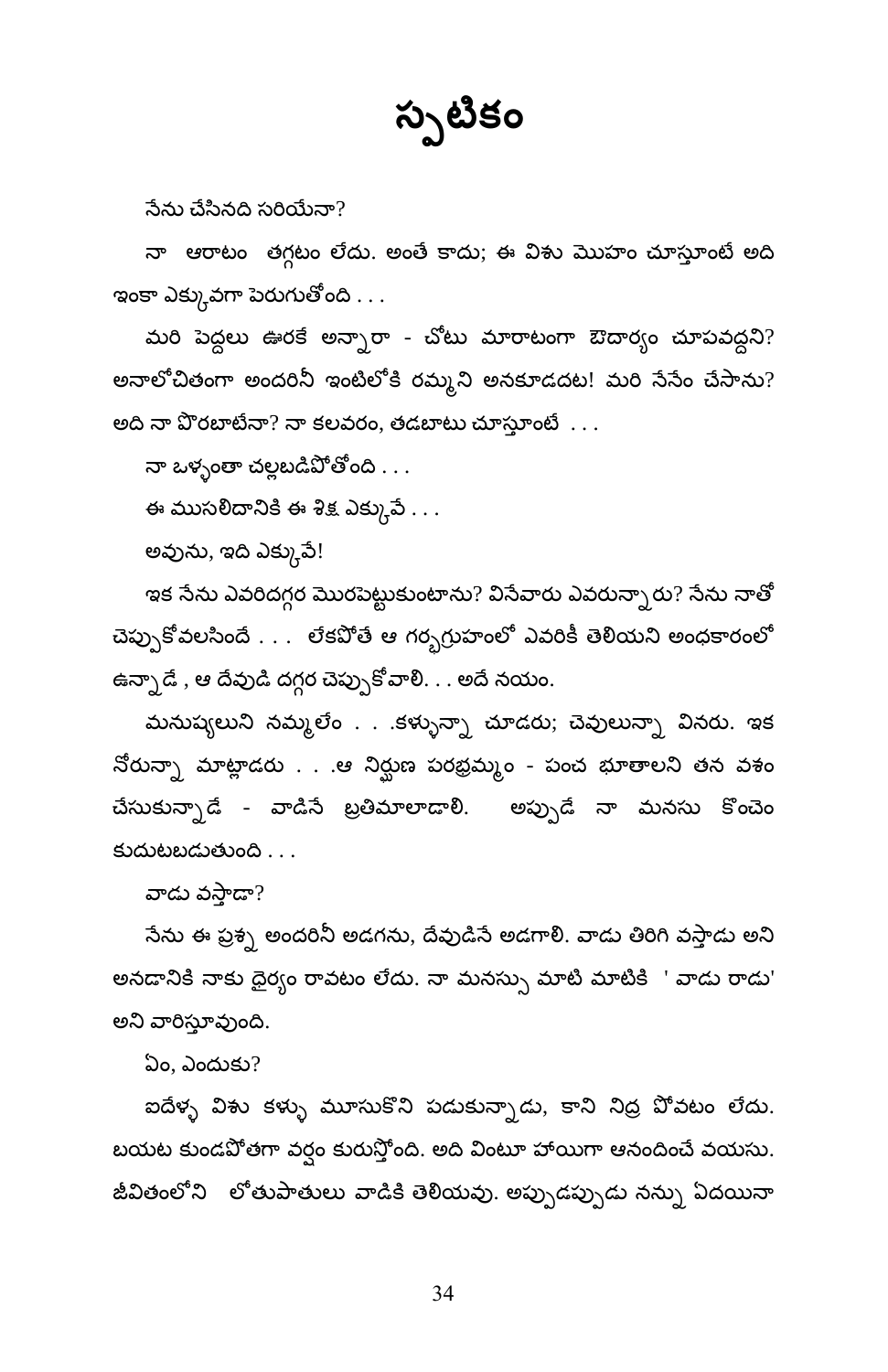రాజు రాణీ కథలు చెప్పమని అల్లరి చేస్తాడు. సేనుకూడా ఏదో ఒక కథ చెప్తాను. 'అదే జీవితం' అని వాడి కల్పన. వాడి మనసు మొలకెత్తని ఒక మొగ్గులాగ . . .

పిల్లవాడినీ, అమ్మావొణ్ణునీ చూసినప్పుడల్లా సేను ఎలా బాధపడుతున్నానని ఎవరికీ తెలియదు. వారిద్దరిమీదా నాకున్న ప్రేమ, అభిమానంవలసే సేను దేవుణ్ణి తప్పుపెట్టడం లేదు. ఇదిగో విను: నువ్వు ఇల్లా దూరమమయివోవడం సహించక నిన్ను జోరుగా తిడుతున్నాను కాని నా కళ్ళు నీ మొహాన్ని చూసిన మరు క్షణమే నా $\sim$ హృదయం కరిగివోతుంది! ఎవరికి తెలుసు ఈ వింత $?$ 

వాడు వస్తాడా?

దేవుడా, వాడు రాడేమో?

వర్షం బాగా ఆగివోయింది. ధారలుధారలుగా కారుతున్న వాన నీరు రోడంతా వ్యాపించింది. అప్పుడప్పుడు ఆకాశంలోనుంచి రాలి ఆకులమీద పడే చినుకుల శబ్దం వినిపిస్తోంది. లేకవోతే అంతా ఒకటే నిశబ్దం! ఎనిమిది గంటలతరువాత అగ్రహారంలో ఏం సందడి?

ఎదురింటిలో ఉంటున్న గోపాలదారి తమలపాకు నములుతూ కాండ్రించి వీధిలో తుప్పుతున్నాడు. రెండు ఇళ్ళు దాటి అఙ్ఞి అవ్వ తమలపాకు, చెక్కలు రోకలితో దంచుతోంది. వీధి చివరన కక్కారి కరణం, పెంకట్ ఇంటి వసారాలో లాంతరు పెట్టుకొని పేకాట ఆడుతున్నారు. అప్పుడప్పుడు వాళ్ళ బొంగురు గొంతుకలు వినిపిస్తాయి, లేకపోతే ఊరంతా మట్టి నిద్రలో . . . .

వర్షం తగ్గినా చల్లని గాలి పోలేదు. తలుపు తెరుస్తే చాలు గాలి దూసుకొని ఇంట్లోకి వన్తోంది. ఇంటి పొరుగున ఉన్న దీపస్తంభంలోని హరికేను లైటు గాలిలో ఆరివోయింది. సేను మెల్లగా తలుపు తెరిచి చూసాను; అరుగు ఖాళీగాసే ఉంది - నా మనసులాగ. అక్కడే వాడు పడుకొంటాడు - తలనుంచి కాలు వరకూ ఒక దుప్పటి కప్పుకొని కనిపిస్తాడు  $\dots$ 

" యజ్ఞం, యజ్ఞం, నిద్రవోతున్నావా?" అని అడుగుతాను. జవాబు రాకవోతే, "సరే, వాడు నిద్రవోతున్నాడు," అని చెప్పుకొని ఇంట్లోకి వచ్చేస్తాను.

ఇవాళ వాడు లేడు. అవును, వాడు మమ్మ ల్సి విడిచి పెళ్ళిపోయాడు . . .

అగ్రహారం అంధకారంలో మునిగిపోయింది. ఇక్కడా, అక్కడా ఎవరో మనుషులు వీధిలో నడుస్తున్నారు, నాకెవరూ తెలియదు. ఈ పక్కసే ఉన్న చాకలిపేటలో ఉన్న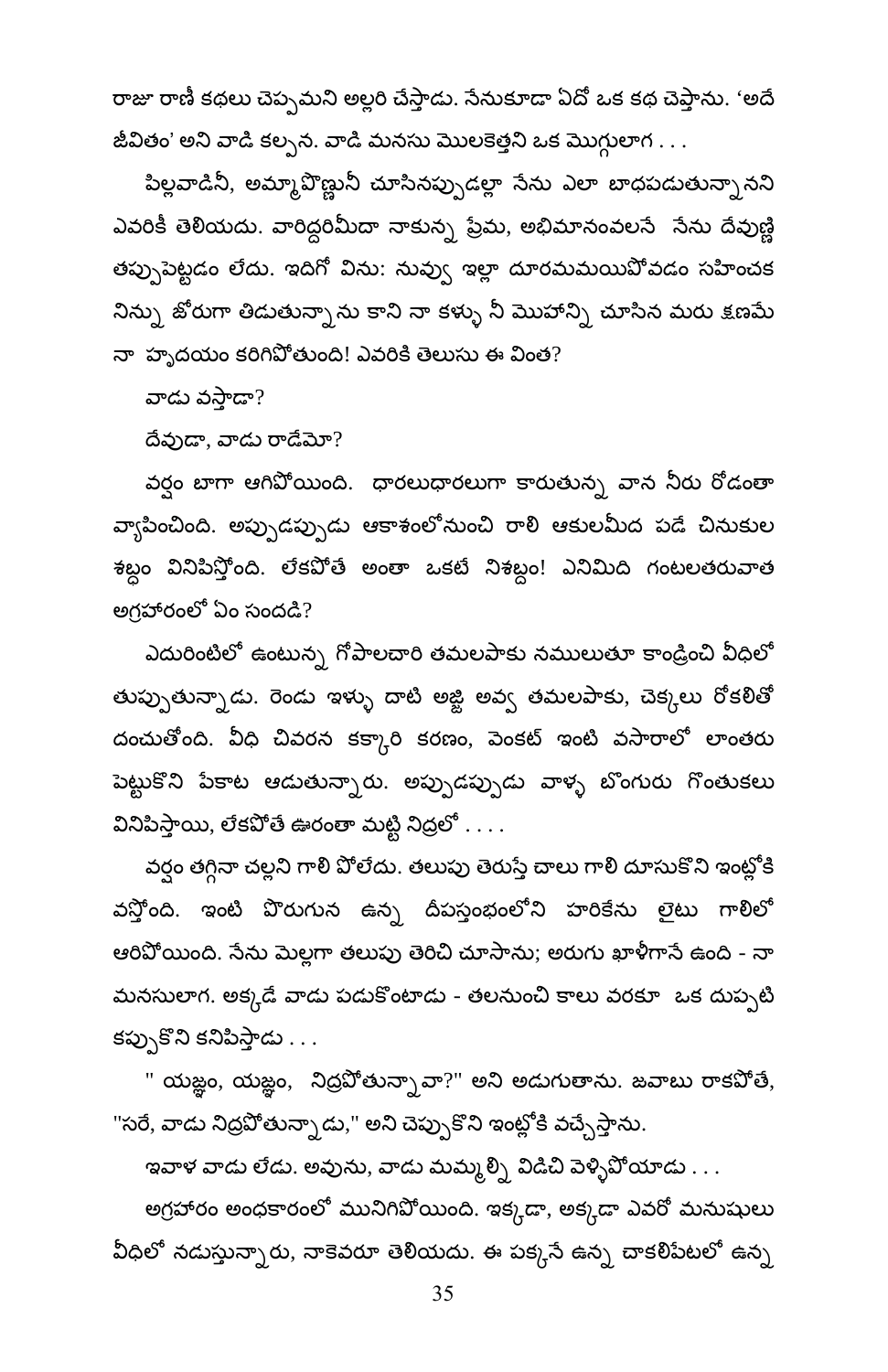శారదా టూరింగు టాకీసునుంచి సినిమా పాటలు వినిపిస్తున్నాయి. ఎవరో తటాలున కేకలూ, అరుపులూ పెడుతున్నారు. ఒక పిల్లవాడి ఏడ్పు కూడా వినిపిస్తోంది . .

నాకు మెల్ల మెల్లగా చాలా సంవత్సరాలముందు జరిగిన ఆ సంఘటన గుర్తుకి వన్తోంది. అవును, అవాళ కూడా నా మనస్సు ఇలాగే ఉండేది. అది కూడా ఒక రాత్రిపేళ . . .

"ఏమండీ, మీ అరుగుమీద పడుకోడానికి కొంచెం జాగా ఇస్తారా?" అని ఎవరో పిల్లికూతలో నన్ను అడిగారు. చీకటిలో అతని మొహం కనిపించలేదు. 'సరే, ఎవరో బాటసారి కాబోలు,' అని సేను సరే అన్నాను, ఇంట్లోకి వచ్చేసాను.

ప్రొద్దుట తలుపు తీసి చూసాను. వాడు లేడు,

'ఎవరో బాటసారి, ఎవరికి తెలుసు? పోనీలే,' అని అనుకున్నాను.

ఆ ముందురోజు ఏకాదశి; అవాళ దాఁదశి. సేను వంట ఆరంభించినపేళ వాడు మళ్ళీ ఇంటి గుమ్మం ముందు కనిపించాడు.

దట్టమైన ఉంగరాల జుత్తు - మన సుబ్బుణి లాగ. బాగా ఎదిగిన శరీరం. కళ్ళు లోతుగా కనిపించాయి. మాసిన పంచె. వాడి భుజాలమీద ఎవరో తొందరగా ఒక తువాలు పడేసారా అనిపించింది. వాడిని చూస్తే దుమ్మూ, ధూలి కప్పివోయిన ఒక మైలురాయిలాగ ఉన్నాడు. కాని మొహంలో ఒక తేజస్సు . . .

వీడేనా గుమ్మంలో పడుకోడానికి నా అనుమతి అడిగాడు? సేను నమ్మలేకున్నాను.

వాడు అలాగే నిలబడి నన్ను చూస్తున్నాడు.

ఒక్కసారి గొంతు సవరించుకొని, ' నీకేం కావాలి?' అని అడిగాను, ధృఢంగా.

వాడికి మాట్లాడానికి కూడా బలం లేదోమో? ఒక చెయితో నోరుని తాకి వొట్టను చూపించాడు.

అవాళ దాఁదశి అని చెప్పేనుగా? అతిథులను గౌరవిస్తే పుణ్యం వస్తుంది. వీడిని చూస్తే బ్రాహ్మ నుడనిపించింది. పెరటిలో ఒక అరటాకు కోసాను. వాడిని లోపలికి రమ్మ ని పిలిచి అన్నం వడ్డించాను.

నాకు తెలుసు, ఊరిలో అందరూ నన్ను పిశినారి, జాలి లేని మనిషి అని అంటారు. సేను ఎవరికీ చనువివ్వను. ఎవరూ నాతో వ్వవహారం పెట్టుకోరు. వీళ్ళ గుసగుసలూ, వదంతులూ, గారివార్తలూ, నాకు తెలియవా? ఐతేసేం, నాకెవరి